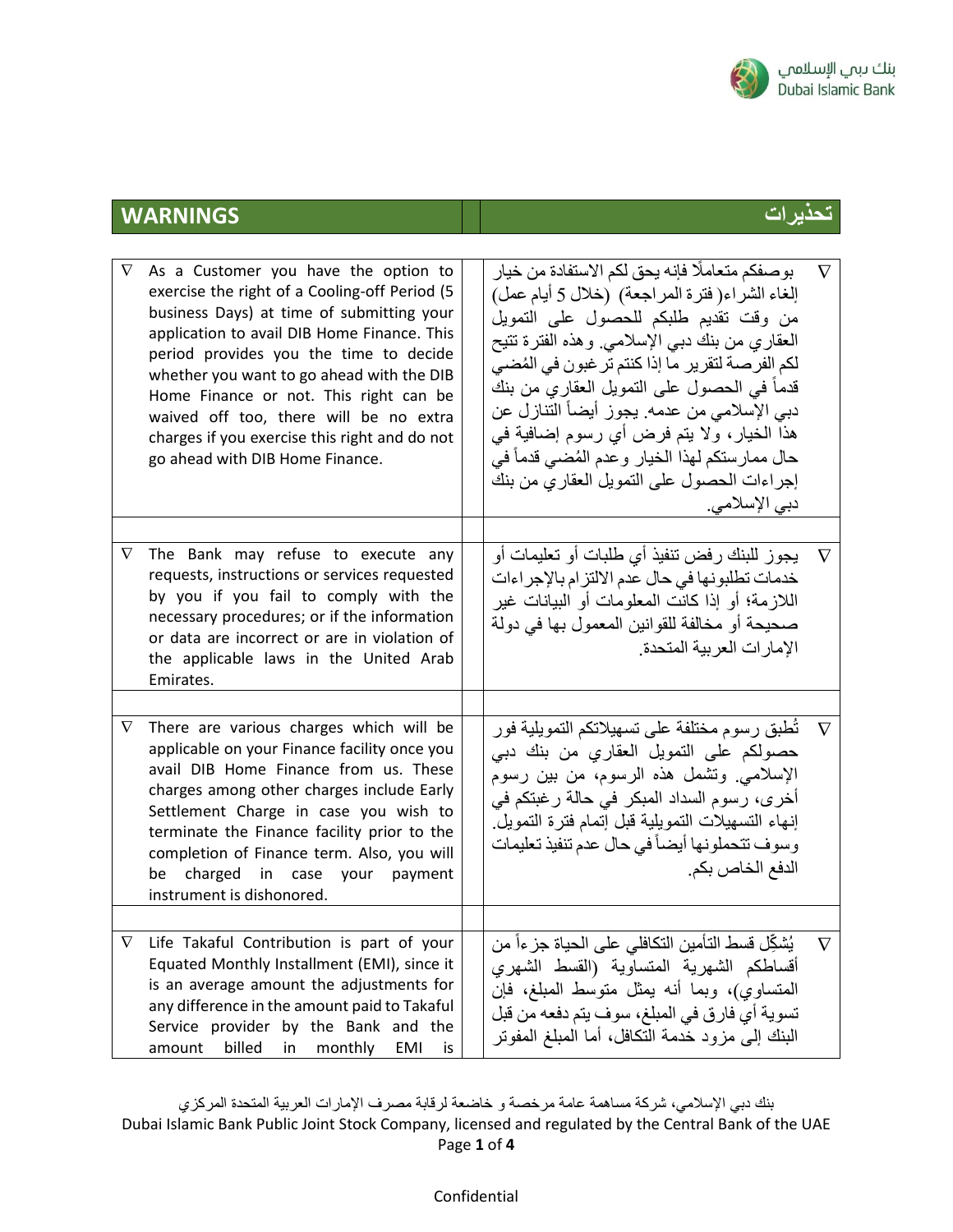

|          | accumulated in your secondary account<br>which can be paid by you at any time on or<br>before full settlement of the Finance. Any<br>due amount gets reported to AECB.<br>However, Property Takaful is collected on<br>yearly basis. You have the option to choose<br>group coverage From SALAMA (Life Takaful)<br>and Orient UNB Takaful (Property Takaful)<br>offered by DIB or else you can choose any<br>Islamic Takaful provider for the coverage of<br>both Life and Property.                                                                                                                                                           | شهرياً في القسط الشهري المتساوي، فإنه بتراكم<br>في حسابكم الثانوي ويمكنكم سداده في أي وقت في<br>تاريخ التسوية الكاملة أو قبل ذلك. يتم الإبلاغ عن<br>أي مبلغ مستحق في الذمة لشركة الاتحاد<br>للمعلومات الائتمانية. على أية حال، يتم تحصيل<br>التأمين التكافلي على العقار سنوياً. يحق لكم اختيار<br>تأمين جماعى من شركة سلامة (التأمين التكافلي<br>على الحياة) ومن شركة أورينت يو ان بـي تكافل<br>(التأمين التكافلي على العقار) المقدم من بنك دبي<br>الإسلامي، عدا عن ذلك فإنه يمكنكم اختيار أي<br>مزود تكافل إسلامي للتأمين على كل من الحياة<br>والعقار ِ                                                                     |          |
|----------|------------------------------------------------------------------------------------------------------------------------------------------------------------------------------------------------------------------------------------------------------------------------------------------------------------------------------------------------------------------------------------------------------------------------------------------------------------------------------------------------------------------------------------------------------------------------------------------------------------------------------------------------|------------------------------------------------------------------------------------------------------------------------------------------------------------------------------------------------------------------------------------------------------------------------------------------------------------------------------------------------------------------------------------------------------------------------------------------------------------------------------------------------------------------------------------------------------------------------------------------------------------------------------|----------|
| $\nabla$ | If you fail to pay two consecutive<br>installments for any reason after being<br>notified in writing to pay within fourteen<br>(14) days, all the remaining installments<br>shall fall due and payable in one single<br>payment and you shall pay<br>them<br>accordingly.                                                                                                                                                                                                                                                                                                                                                                      | في حالة عدم قيامكم لأي سبب من الأسباب بسداد $\nabla$<br>قسطين متتاليين بعد إخطاركم بصورة كتابية<br>بضرورة الالتزام بالسداد خلال أربعة عشر (14)<br>يوماً، عندئذٍ تصبح كافة الأقساط المتبقية مستحقة<br>وواجبة السداد علىى دفعة واحدة ويتعين عليكم<br>سدادها بمو جب ذلك ِ                                                                                                                                                                                                                                                                                                                                                       |          |
|          |                                                                                                                                                                                                                                                                                                                                                                                                                                                                                                                                                                                                                                                |                                                                                                                                                                                                                                                                                                                                                                                                                                                                                                                                                                                                                              |          |
| $\nabla$ | Financing your existing property or<br>purchase from other bank may take longer<br>to be executed and may result in paying<br>more interest/profit to your existing bank.                                                                                                                                                                                                                                                                                                                                                                                                                                                                      | قد يستغرق تمويل عقاركم الحالي أو شراؤه من أي<br>بنك أخر وقتأ أطول حتى يتم تنفيذه وقد يترتب عليه<br>المزيد من الفوائد/الأرباح للبنك الذي تتعاملون معه<br>حالياً.                                                                                                                                                                                                                                                                                                                                                                                                                                                              | $\nabla$ |
| $\nabla$ | If you do not keep up your payments, you<br>may lose possession of the property<br>financed by DIB. In the event of default, the<br>Bank will report any default or payment<br>delays to AECB which may impact your<br>credit history. If you fail to pay installments,<br>when due and payable as specified in the<br>respective finance agreement and if you fail<br>to pay two (2) installments for any reason<br>after being notified in writing to pay within<br>fourteen (14) days, all the remaining<br>installments shall immediately become due<br>and payable in one single payment and you<br>must pay them accordingly. A negative | في حال عدم الانتظام في سداد مدفوعاتكم، فقد $\nabla$<br>تفقدون حيازة العقار الذي يموله بنك دبي<br>الإسلامي. وفي حال التخلف عن السداد، يقوم البنك<br>بإبلاغ شركة الاتحاد للمعلومات الائتمانية عن أي<br>تقصير أو تأخير في السداد مما قد يؤثر على<br>تاريخكم الائتماني. وفي حال إخفاقكم في سداد<br>الأقساط في مواعيد استحقاق دفعها المحددة في<br>اتفاقية التمويل المعنية وفي حالة إخفاقكم لأي سبب<br>من الأسباب في سداد قسطين بعد إخطاركم<br>بصورة كتابية بضرورة السداد خلال أربعة عشر<br>(14) يوماً، عندئذٍ تصبح كافة الأقساط المتبقية<br>مستحقة وواجبة السداد فورأ على دفعة واحدة<br>وينبغي عليكم سدادها بموجب ذلك. من المحتمل |          |

بنك دبي اإلسالمي، شركة مساهمة عامة مرخصة و خاضعة لرقابة مصرف اإلمارات العربية المتحدة المركزي Dubai Islamic Bank Public Joint Stock Company, licensed and regulated by the Central Bank of the UAE Page **2** of **4**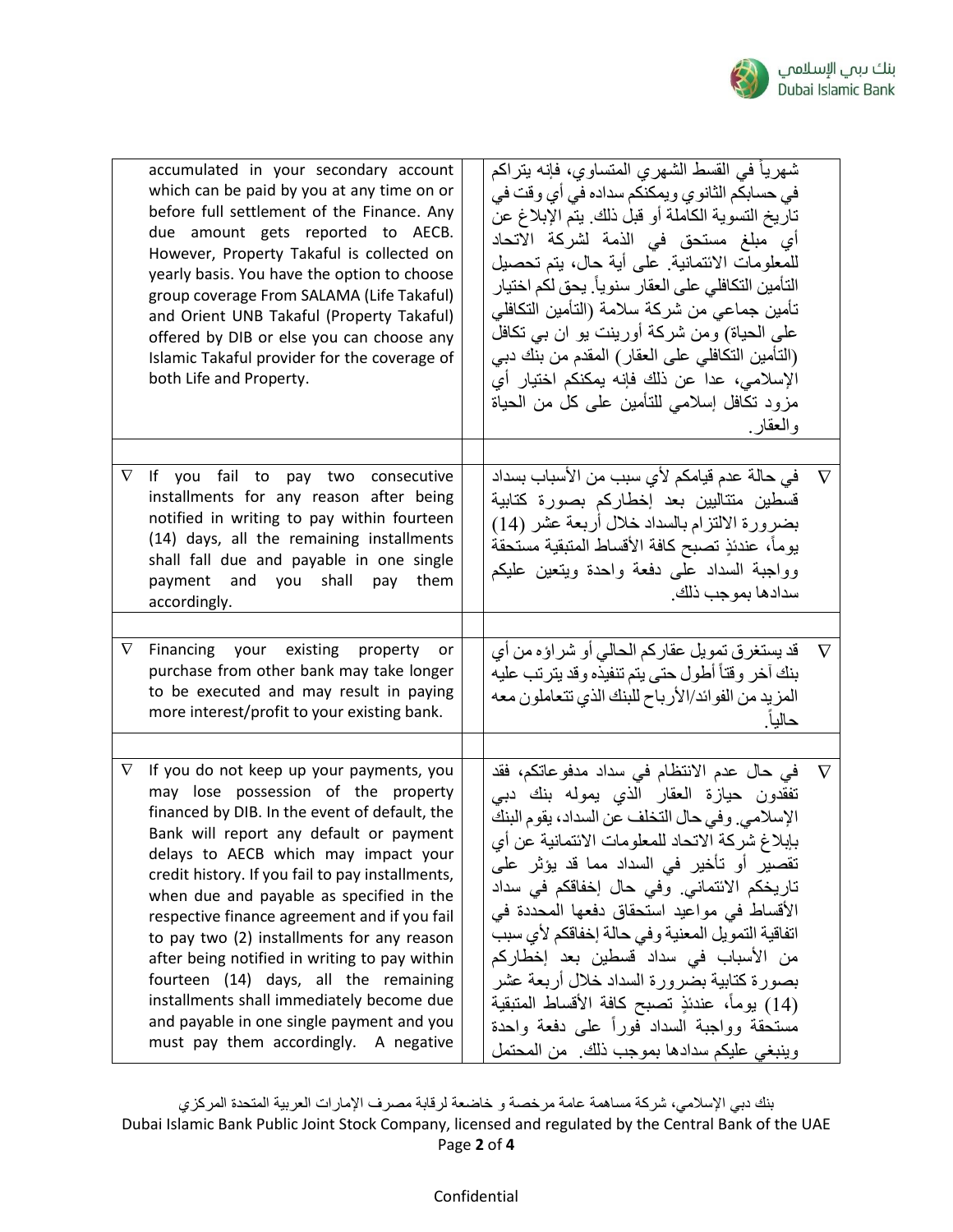

|          | Credit Information Agency rating because of<br>non-payment will possibly limit your ability<br>to obtain financing in the future.                                                                                                                                                                                                                                                                                                     | أن يحد التقييم السلبي الصـادر عن وكالـة المعلومات<br>الائتمانية من قدرتكم في الحصول على أي تمويل<br>في المستقبل.                                                                                                                                                                                                                                                                                                               |                 |
|----------|---------------------------------------------------------------------------------------------------------------------------------------------------------------------------------------------------------------------------------------------------------------------------------------------------------------------------------------------------------------------------------------------------------------------------------------|--------------------------------------------------------------------------------------------------------------------------------------------------------------------------------------------------------------------------------------------------------------------------------------------------------------------------------------------------------------------------------------------------------------------------------|-----------------|
|          |                                                                                                                                                                                                                                                                                                                                                                                                                                       |                                                                                                                                                                                                                                                                                                                                                                                                                                |                 |
| $\nabla$ | In case of default, the Bank will initiate<br>actions including financings collection<br>measures involving collateral securities and<br>claim on guarantees and initiate legal<br>proceedings against you in the competent<br>courts of the UAE. In case the Home Finance<br>availed by you by providing a Fixed Deposit<br>as security, the Bank may liquidate your<br>fixed deposit if you default the payment of<br>installments. | في حال التخلف عن السداد، يتخذ البنك إجراءات $\nabla$<br>بما فيها تدابير تحصيل التمويلات والتى تتضمن<br>التنفيذ على الضمانات الإضافية والمطالبة<br>بالضمانات وإقامة الإجراءات القانونية ضدكم أمام<br>المحاكم المختصة في دولة الإمارات العربية<br>المتحدة. وفي حالة كان حصولكم على التمويل<br>العقاري بموجب نقديم وديعة ثابتة على سبيل<br>الضمان، فإنه يجوز للبنك تصفية وتسبيل وديعتكم<br>الثابتة في حال تخلفكم عن سداد الأقساط. |                 |
|          |                                                                                                                                                                                                                                                                                                                                                                                                                                       |                                                                                                                                                                                                                                                                                                                                                                                                                                |                 |
| $\nabla$ | If you are a finance guarantor then you will<br>be solely responsible to meet the<br>commitment which are associated with the<br>finance facility if the primary applicant (the<br>person availed the finance facility) fails to<br>meet the payment obligations under the<br>finance agreement.                                                                                                                                      | V       في حال كنت ضامناً للتمويل فإنك تتحملون وحدك<br>المسؤولية عن الوفاء بالالتزامات المرتبطة<br>بالتسهيلات التمويلية إذا أخفق مقدم الطلب<br>الأساسي (الشخص المستفيد من التسهيلات<br>التمويلية) في الوفاء بالتزامات السداد بموجب<br>اتفاقية التمويل.                                                                                                                                                                         |                 |
|          |                                                                                                                                                                                                                                                                                                                                                                                                                                       |                                                                                                                                                                                                                                                                                                                                                                                                                                |                 |
| $\nabla$ | The Bank is authorized employee may visit<br>your place of employment or your residence<br>if expressed consent is given by you or by<br>permission of a court order.                                                                                                                                                                                                                                                                 | يجوز للموظف المفوض من قِبل البنك زيارة مكان<br>عملكم أو محل إقامتكم بموجب موافقة صريحةً<br>منكم أو بإذن من المحكمة.                                                                                                                                                                                                                                                                                                            | $\triangledown$ |